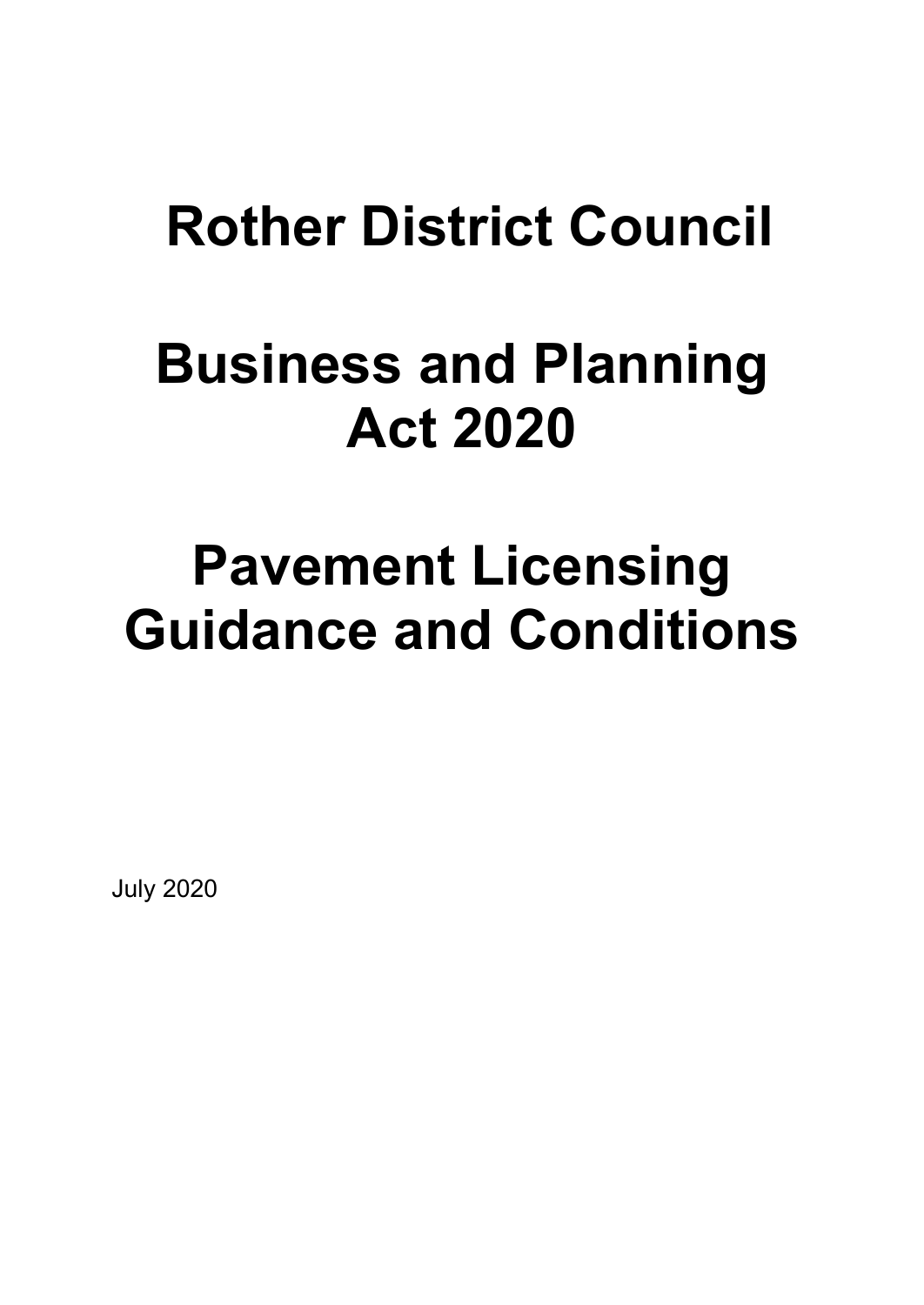## **Contents**

| <b>Section</b>    | <b>Title</b>                                              | Page           |
|-------------------|-----------------------------------------------------------|----------------|
| 1                 | <b>Introduction</b>                                       | 3              |
| $\mathbf 2$       | <b>Scope</b>                                              | 3              |
| $\overline{3}$    | <b>Application and Determination of Pavement Licences</b> | $\overline{4}$ |
| 4                 | <b>Conditions</b>                                         | 8              |
| 5                 | <b>Enforcement</b>                                        | 8              |
| <b>Appendix 1</b> | <b>Site Notice Template</b>                               | 10             |
| <b>Appendix 2</b> | <b>Pavement Licence Conditions</b>                        | 11             |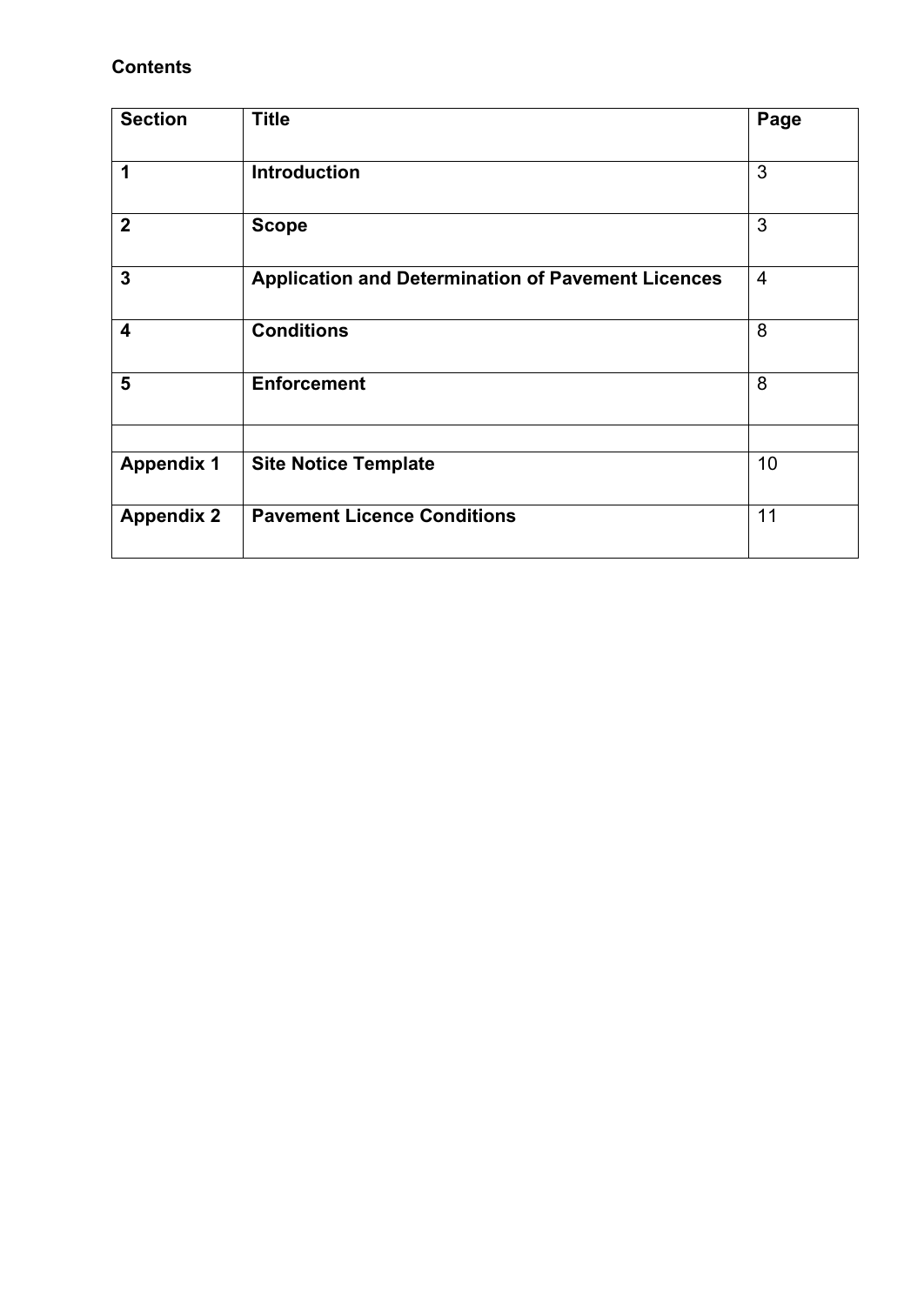#### **1. Introduction**

The Covid-19 pandemic has affected businesses across the economy causing many to cease trading for several months while others have had to significantly modify their operations.

As the economy starts to re-open, on 25 June 2020 the Government announced a further and urgent relaxation to planning and licensing laws to help the hospitality industry recover from the coronavirus lockdown by removing short term obstacles that could get in their way.

The Business and Planning Act 2020 makes it easier for premises serving food and drink such as bars, restaurants and pubs, as lockdown restrictions are lifted but social distancing guidelines remain in place to seat and serve customers outdoors through temporary changes to planning procedures and alcohol licensing.

The measures included in the Act modify provisions in the Licensing Act 2003 to provide automatic extensions to the terms of on-sales alcohol licences to allow for offsales. It will be a temporary measure to boost the economy, with provisions lasting until the end of September 2021.

The Act also introduces a temporary fast-track process for these businesses to obtain permission, in the form of a "pavement licence", from the Council for the placement of furniture such as tables and chairs on the pavement outside their premise which will enable them to maximise their capacity whilst adhering to social distancing guidelines.

Currently, tables and chairs permissions are granted as Pavement licences by East Sussex County Council, the Highways Authority, under Part 7A of the Highways Act 1980. The fee varies between local authorities and there is a 28 day consultation period.

The new temporary measure places a cap on the application fee for businesses of £100, and introduces a 10 working day determination period, ensuring that businesses can obtain licences in a timely and cost effective manner aiding to their financial recovery.

All licences granted will expire on 30/09/21.

## **2. Scope**

2.1 Definition of pavement café

A pavement licence is a licence granted by the local authority, or deemed to have been granted, which allows the licence-holder to place removable furniture over certain highways adjacent to the premises in relation to which the application was made, for certain purposes.

2.2 Eligible Businesses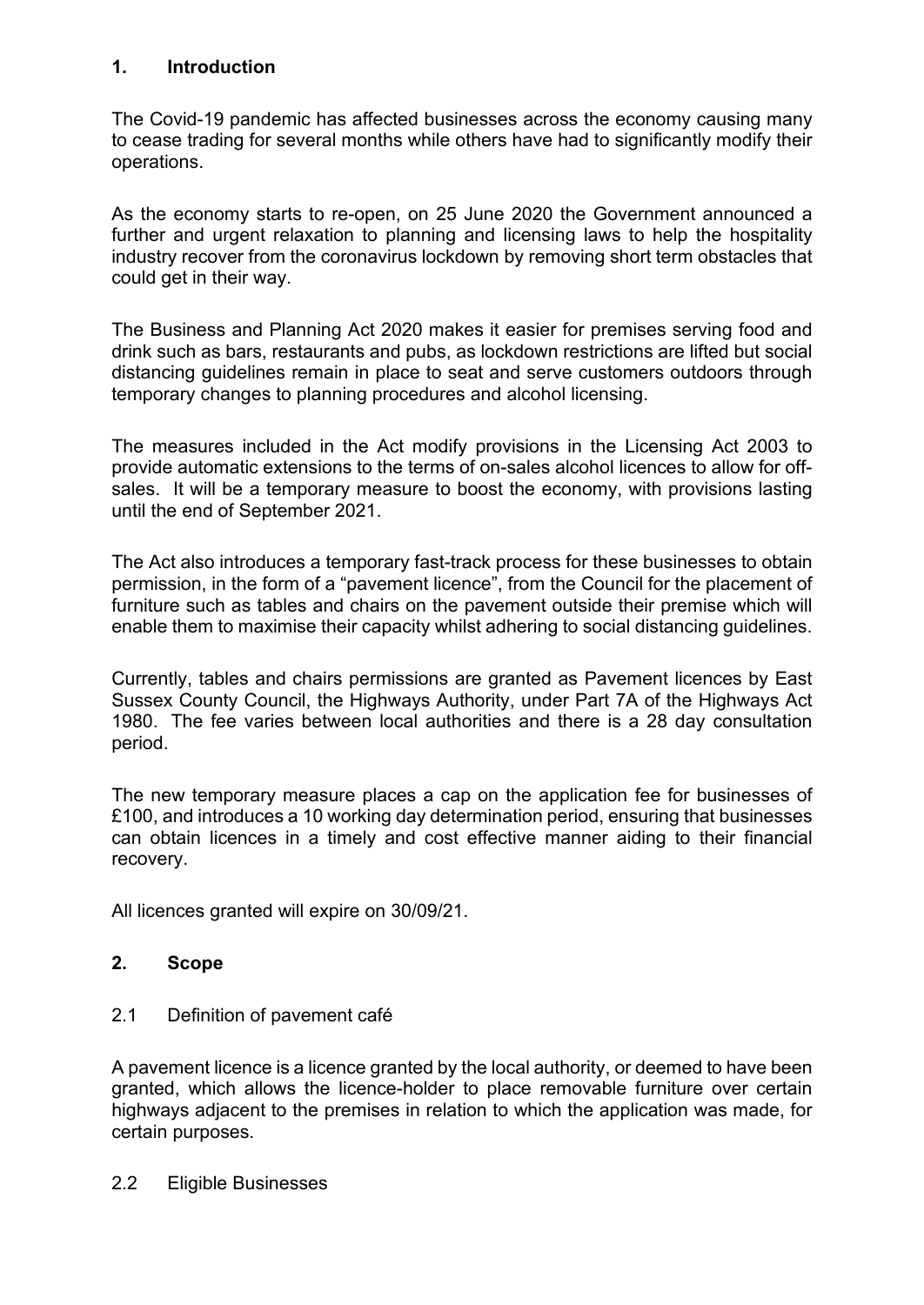A business which uses (or proposes to use) premises for the sale of food or drink for consumption (on or off the premises) can apply for a licence. Businesses that are eligible include: public houses, cafes, bars, restaurants, snack bars, coffee shops, and ice cream parlours.

A licence permits the business to use furniture placed on the highway to sell or serve food or drink and/or allow it to be used by people for consumption of food or drink supplied from, or in connection with the use of the premises.

## 2.3 Eligible Locations

Licences can only be granted in respect of highways listed in section 115A(1) Highways Act 1980.

Generally, these are footpaths restricted to pedestrians or are roads and places to which vehicle access is restricted or prohibited. Highways maintained by Network Rail or over the Crown land are exempt (so a licence cannot be granted).

#### 2.3 Type of furniture permitted

The furniture which may be used is:

- counters or stalls for selling or serving food or drink;
- tables, counters or shelves on which food or drink can be placed;
- chairs, benches or other forms of seating; and
- umbrellas, barriers, heaters and other articles used in connection with the outdoor consumption of food or drink.

This furniture is required to be removable, which in principle this means it is not a permanent fixed structure, and is able to be moved easily, and stored away of an evening.

The Council would also expect the type of furniture to be 'in keeping' with the local area.

#### 2.4 Planning Permission

Once a licence is granted, or deemed to be granted, the applicant will also benefit from deemed planning permission to use the land for anything done pursuant to the licence while the licence is valid.

## **3. Application and Determination of Pavement Licences**

#### 3.1 Submission of the Application

An application for a Pavement Licence must be made to the Council, on an electronic form and

the following will be required to be submitted with the application:

- a completed Application Form
- no fee to be charged until 31/03/21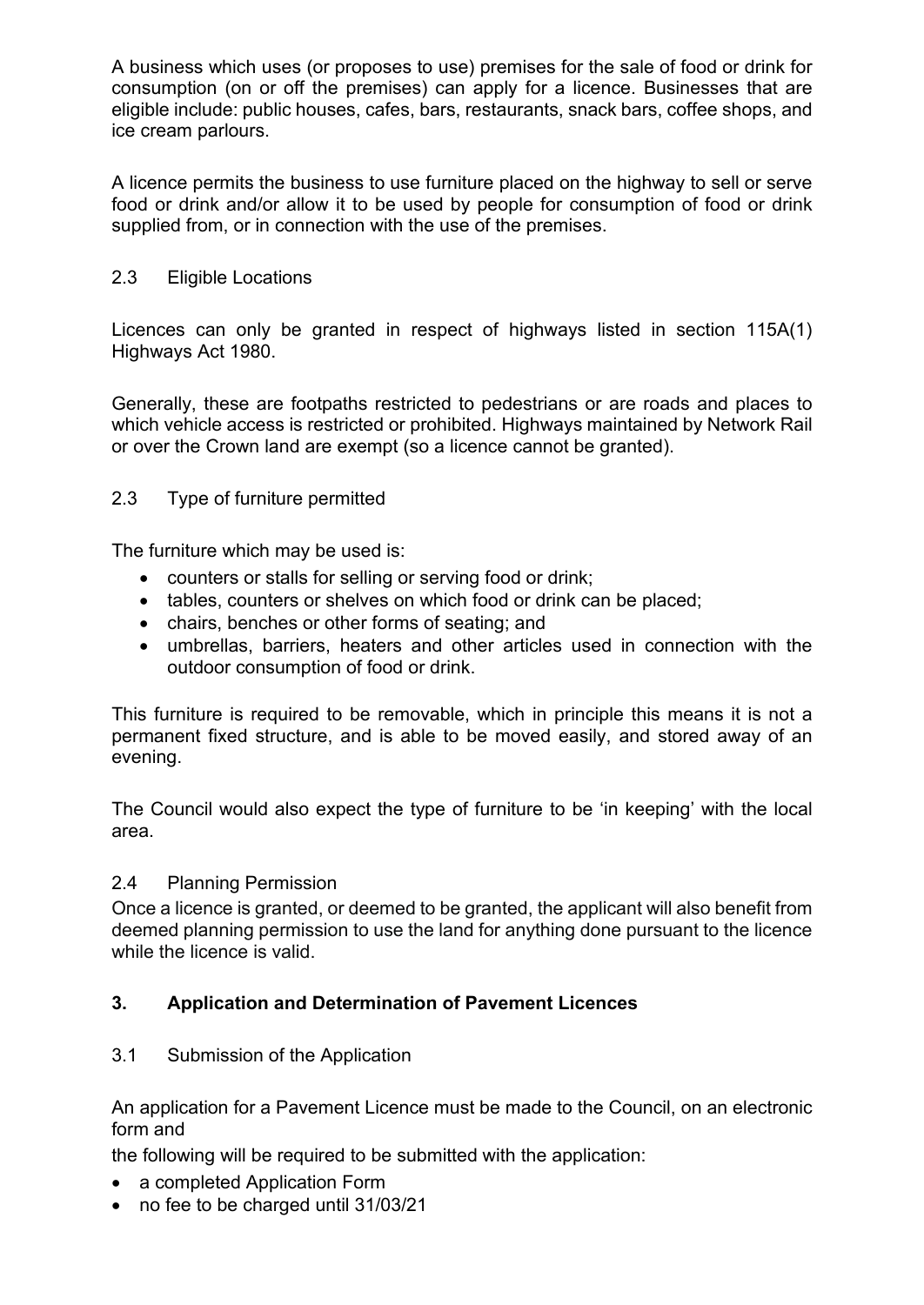- any fee to be paid by credit or debit card
- a plan showing the location of the premises shown by a red line, so the application site can be clearly identified
- a plan clearly showing the proposed area covered by the licence in relation to the highway, if not to scale, with measurements clearly shown. The plan must show the positions and number of the proposed tables and chairs, together with any other items that they wish to place on the highway. The plan shall include clear measurements of, for example, pathway width/length, building width and any other fixed item in the proposed area.
- the proposed days of the week on which, and the times of day between which, it is proposed to put furniture on the highway,
- evidence of the right to occupy the premises (e.g. the lease);
- photos or brochures showing the proposed type of furniture and information on potential siting of it within the area applied;
- (if applicable) reference of existing pavement licence currently under consideration by the local authority;
- evidence that the applicant has met the requirement to give notice of the application (for example photographs of the notice outside the premises and of the notice itself);
- a copy of a current certificate of insurance that covers the activity for third party and public liability risks, to a minimum value of £5 million, and
- any other evidence needed to demonstrate how the Council's local conditions, and any national conditions will be satisfied.

#### 3.2 Fees

The fee for applying for a licence under the new process are set locally, but are capped at £100. The Council has determined that the fee for applications will be nil until 31/03/21 and £50 thereafter.

#### 3.3 Consultation

Applications are consulted upon for 5 working days, starting with the day on which a valid application was made to the Council.

The Council will publish details of the application on its website.

The Council is required by law to consult with the Highways Authority and the public.

Sussex Police and Council Officers can also make representations.

The Council must consider representations received during the public consultation period and consider these when determining the application.

#### 3.4 Site Notice

An applicant for a pavement licence must on the day the application is made, fix a notice of the application to the premises so that the notice is readily visible to, and can be read easily by, members of the public who are not on the premises. The notice must be constructed and secured so that it remains in place until the end of the public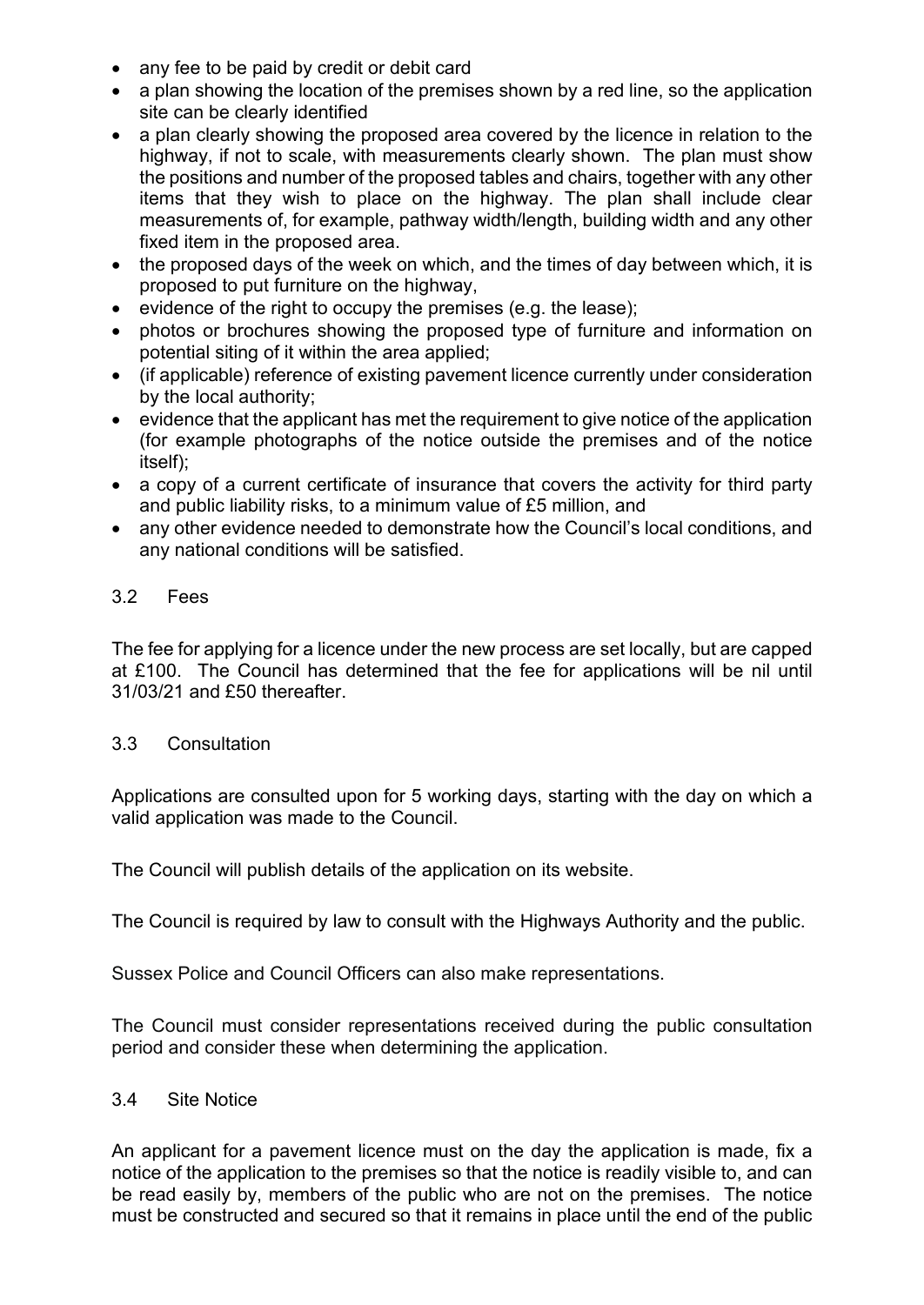consultation period. Evidence of the site notice requirement must be supplied to the Council.

The Site Notice must:

- state that the application has been made and the date on which it was made;
- state the statutory provisions under which the application is made;
- state the address of the premises and name of the business;
- describe the proposed use of the furniture;
- indicate that representations relating to the application may be made to the Council during the public consultation period and when that period comes to an end;
- state the Council's website where the application and any accompanying material can be viewed during the consultation period;
- state the address to which representations should be sent [\(licensing@rother.gov.uk\)](mailto:licensing@rother.gov.uk) during the consultation period; and
- the end date of the consultation (5 working days starting the day after the application is submitted to the authority).

A template Site Notice is shown as Appendix 1.

## 3.5 Site Assessment

The following matters will be used by the Council and consultees in considering the suitability of the proposed application:

- public health and safety  $-$  for example, ensuring that uses conform with latest guidance on social distancing and any reasonable crowd management measures needed as a result of a licence being granted and businesses reopening;
- public amenity will the proposed use create nuisance to neighbouring occupiers by generating anti-social behaviour and litter; and
- accessibility taking a proportionate approach to considering the nature of the site in relation to which the application for a licence is made, its surroundings and its users, taking account of:
	- $\circ$  any other temporary measures in place that may be relevant to the proposal, for example, the reallocation of road space. This could include pedestrianised streets and any subsequent reallocation of this space to vehicles;
	- o whether there are other permanent street furniture or structures in place on the footway that already reduce access;
	- $\circ$  the impact on any neighbouring premises
	- o the recommended minimum footway widths and distances required for access by mobility impaired and visually impaired people as set out in Section 3.1 of [Inclusive](https://www.gov.uk/government/publications/inclusive-mobility) Mobility, and
	- o other users of the space, for example if there are high levels of pedestrian or cycle movements.

Applicants are strongly encouraged to talk to neighbouring businesses and occupiers prior to applying to the local authority, and so take any issues around noise, and nuisance into consideration as part of the proposal.

#### 3.6 Determination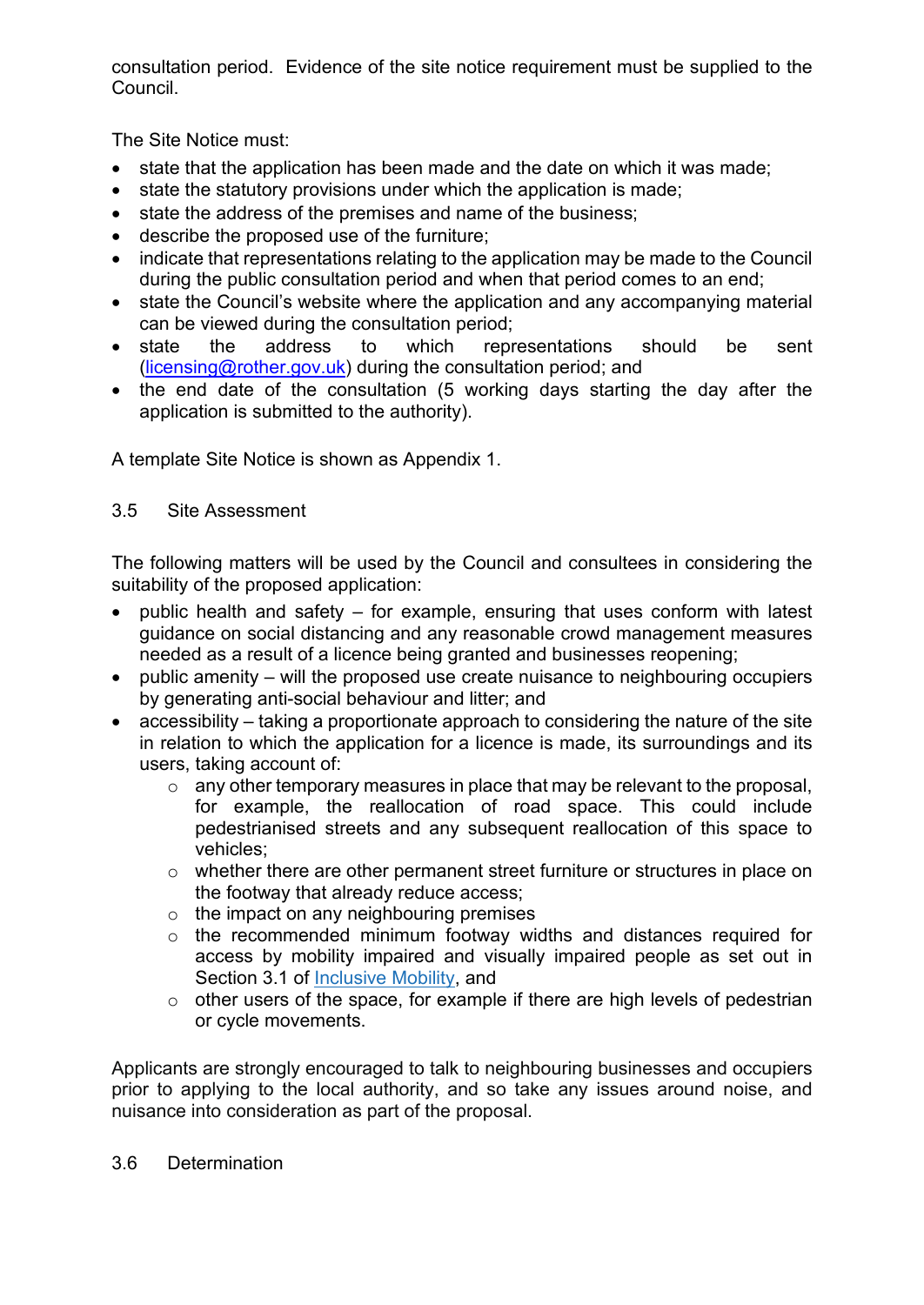Once the application is submitted the Council has 10 working days from the day after the application is made (excluding public holidays) to consult on, and determine the application. This consists of 5 working days for public consultation, and then 5 working days to consider and determine the application after the consultation.

If the local authority determines the application before the end of the determination period the local authority can:

- grant the licence in respect of any or all of the purposes specified in the application,
- grant the licence for some or all of the part of the highway specified in the application, and impose conditions, or
- refuse the application.

If the local authority does not determine the application within the 10 working day period, the application will be deemed to have been granted.

#### 3.7 Approval of Applications

The Council may approve applications meeting the criteria contained within these guidelines.

On approving the application, the Council will issue a Pavement Café Licence to which conditions will be attached. The licence may also contain specific terms such as days and hours when tables and chairs are permitted and appearance and location of the furniture corresponding to the application.

A copy of the Council's standard conditions, which will be attached to all Pavement Café Licences are shown at Appendix 2. Additional conditions may be attached if the Council considers it appropriate in the circumstances of any particular case.

#### 3.8 Licence Duration

If the Council determines an application before the end of the determination period (which is 5 working days, beginning with the first day after the public consultation period, excluding public holidays) it may can specify the duration of the licence, subject to a minimum duration of 3 months. Licences will normally be issued until 30/09/21.

The expectation from the Government is that local authorities will grant licences for 12 months or more unless there are good reasons for granting a licence for a shorter period such as plans for future changes in use of road space. As such, the Council will normally grant applications until 30 September 2021.

If a licence is 'deemed' granted because the authority does not make a decision on an application before the end of the determination period, then the licence will be valid for one year.

A licence granted or deemed to be granted will not be valid beyond 30 September 2021.

3.9 Refusal of Applications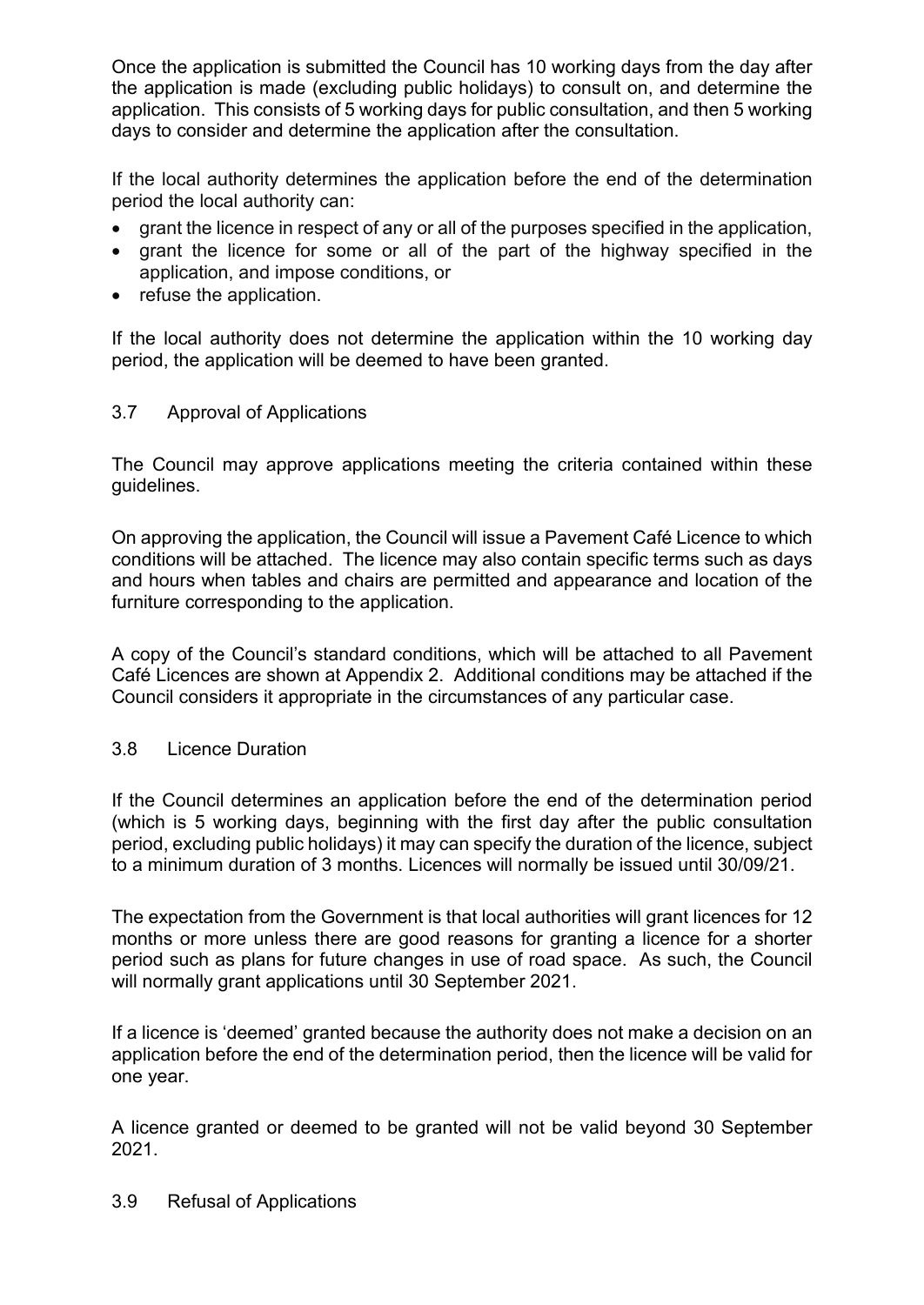If the site is deemed unsuitable for a Pavement Café, or if relevant representations are made which cannot be mitigated by conditions then the application may be refused.

There is no statutory appeal process against decision to refuse an application.

Applicants may request an internal review to be carried out by a more Senior Officer. In addition, the Council's complaints procedure can be used.

## **4. Conditions**

## **4.1 National Conditions**

The 2020 Act sets out two conditions which apply to pavement licences which are granted or deemed to be granted these are: a no-obstruction condition and a smokefree seating condition. These apply only to licences granted under the Business and Planning Act 2020, not existing licences permitted under Part 7A of the Highways Act 1980, or other relevant legislation.

## **4.1.1 The no-obstruction condition**

The no-obstruction condition is a condition that the licence must not have the effects set out in section 3(6) of the 2020 Act. When determining whether furniture constitutes an unacceptable obstruction in light of the no-obstruction condition, the provisions require that local authorities consider the needs of disabled people. In order to do this, authorities should consider the following matters when setting conditions, determining applications (in the absence of local conditions), and when considering whether enforcement action is required:

- Section 3.1 of Inclusive Mobility sets out a range of recommended widths which would be required, depending on the needs of particular pavement users, but is clear that in most circumstances 1500mm clear space should be regarded as the minimum acceptable distance between the obstacle and the edge of the footway,
- any need for a barrier to separate furniture from the rest of the footway so that the visually impaired can navigate around the furniture, such as colour contrast and a tap rail for long cane users. In some cases, it may be appropriate to use one or more rigid, removable objects to demarcate the area to which the licence applies, for example wooden tubs of flowers. However, this will need to be balanced to ensure any barriers do not inhibit other street users, such as the mobility impaired, as such barriers may create a further obstacle in the highway;
- any conflict of street furniture with the principal lines of pedestrian movement particularly for disabled people, older people and those with mobility needs. The positioning of furniture should not discourage pedestrians from using the footway. The available route must be entirely clear and not pass through an area with tables and chairs;
- so that where possible furniture is non-reflective and of reasonable substance such that it cannot easily be pushed or blown over by the wind, and thereby cause obstruction – for example, the local authority could refuse the use of plastic patio furniture, unless measures have been taken to ensure it is kept in place.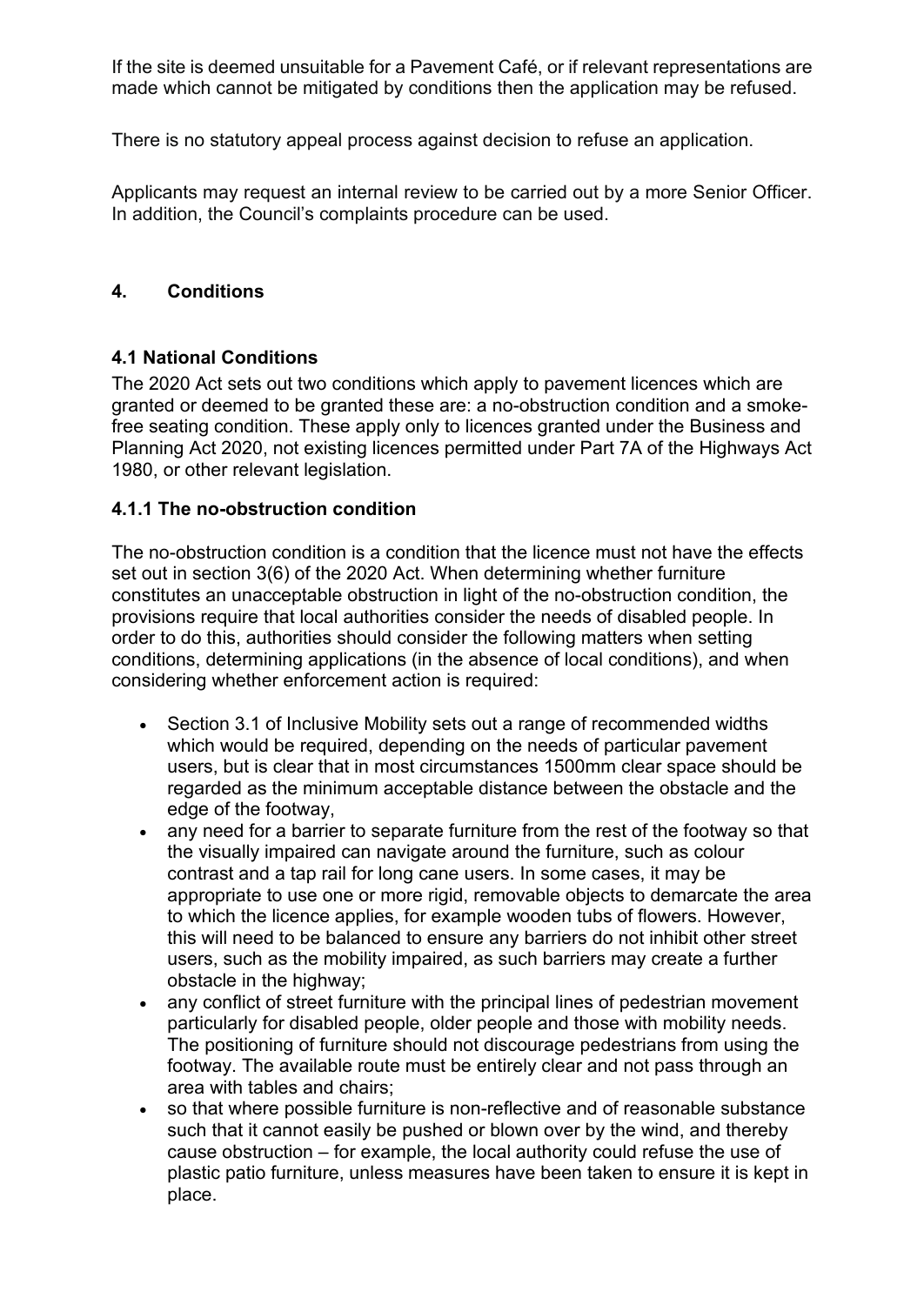Section 149 of the Equality Act 2010 places duties on local authorities, to have due regard to: the need to eliminate unlawful discrimination, advance equality of opportunity between people who share a protected characteristic and those who don't, and foster or encourage good relations between people who share a protected characteristic and those who don't.

## **4.1.2 Provision for seating where smoking is not permitted**

The national smoke-free seating condition seeks to ensure customers have greater choice, so that both smokers and non-smokers are able to sit outside, in order to protect public health by reducing risks of COVID transmission.

It is important that businesses can cater to their customers' preferences. The Business and Planning Act 2020 imposes a smoke-free seating condition in relation to licences where seating used for the purpose of consuming food or drink has been, (or is to be) placed on the relevant highway. The condition requires a licence-holder to make reasonable provision for seating where smoking is not permitted. This means that where businesses provide for smokers, customers will also have the option of sitting in a non-smoking area. Ways of meeting this condition could include:

- Clear 'smoking' and 'non-smoking' areas, with 'no smoking' signage displayed in designated 'smoke-free' zones in accordance with Smoke-free (signs) regulations 2012 which can be viewed here.
- No ash trays or similar receptacles to be provided or permitted to be left on furniture where smoke-free seating is identified.
- Licence holders should provide a minimum 2M distance between nonsmoking and smoking areas, wherever possible.

The Council's standard conditions are set out at Appendix 2. In some cases, extra measures may be required. This will be determined when assessing any application, on a case by case basis.

Where a local authority sets a local condition that covers the same matter as set out in national published conditions, then the locally set condition takes precedence over the national condition where there is reasonable justification to do so.

However, this is not the case for the statutory no-obstruction condition which is as applies to all Licences. The National 'no obstruction conditions is shown in Appendix 3.

## **5. Enforcement**

The Council aims to work closely with other enforcement authorities to enforce the provisions of all appropriate legislation. The case remains that an obstruction of the Highway is an offence under The Highways Act 1980 and will be dealt with by the Highways Authority or the Police.

Obtaining a Consent does not confer the holder immunity in regard to other legislation that may apply, e.g. Public Liability, Health & Safety at Work, Food Hygiene and Safety, Alcohol and Entertainment Licensing, Social distancing controls, and applicants must ensure all such permissions, etc. are in place prior to applying.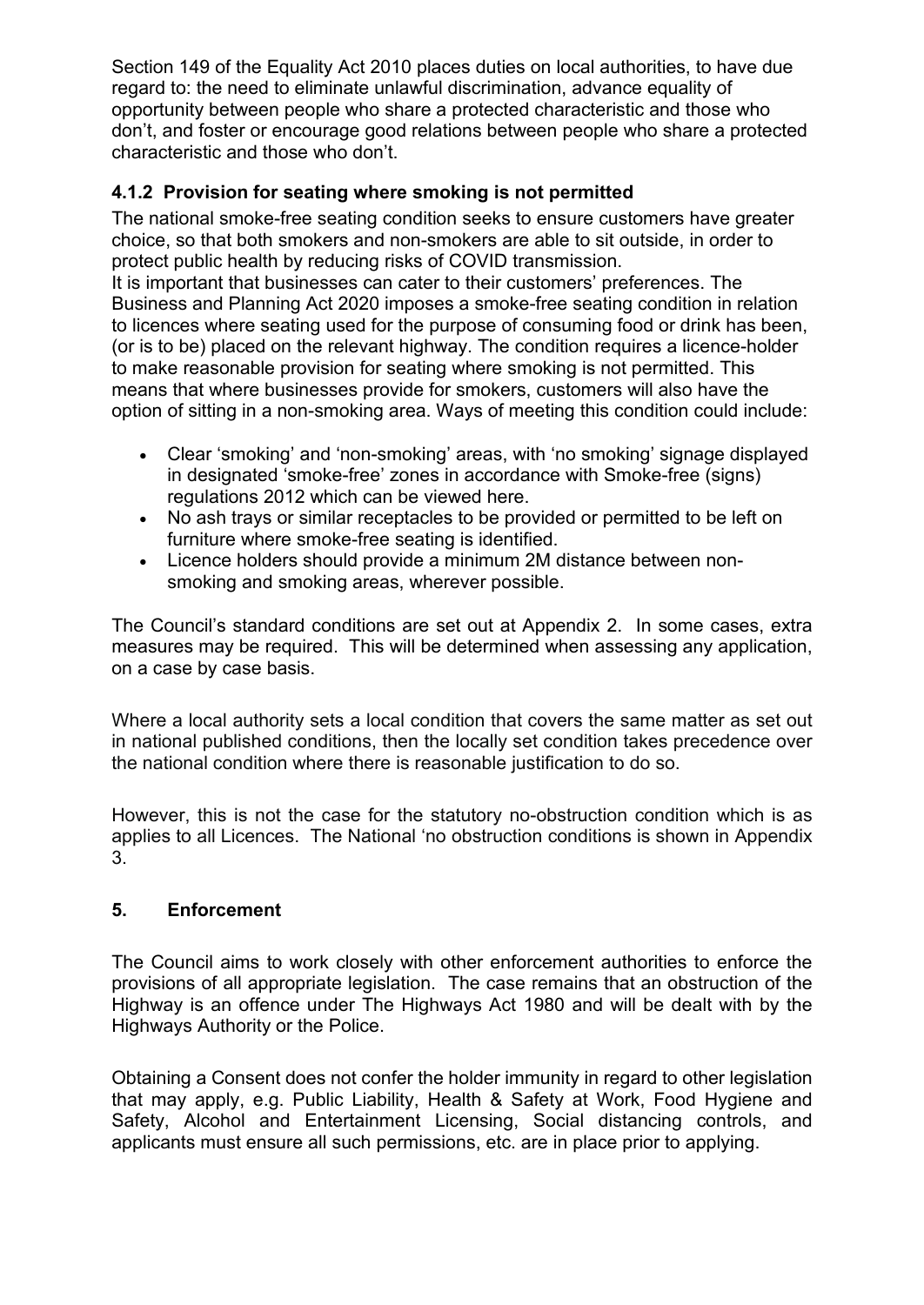If a condition imposed on a licence either by the Council or via a National Condition is breached the Council will be able to issue a notice requiring the breach to be remedied and the authority can take action to cover any costs.

The authority may revoke a licence in the following circumstances:

- 1. For breach of condition, (whether or not a remediation notice has been issued) or
- 2. Where:
	- There are risks to public health or safety for example by encouraging users to breach government guidance on social distancing by placing tables and chairs too close together;
	- the highway is being obstructed (other than by anything permitted by the licence);
	- there is anti-social behaviour or public nuisance for example, the use is increasing the amount of noise generated late at night and litter is not being cleaned up;
	- it comes to light that the applicant provided false or misleading statements in their application – for example they are operating a stall selling hot food and had applied for tables and chairs on which drinks could be consumed; or
	- the applicant did not comply with the requirement to affix the notice to notify the public for the relevant period.
- 3. The Council may also revoke the licence where all or any part of the area of the relevant highway to which the licence relates has become unsuitable for any purpose for which the licence was granted or deemed to be granted. For example, the licensed area (or road adjacent) is no longer to be pedestrianised. The Council will give reasons where these powers are used.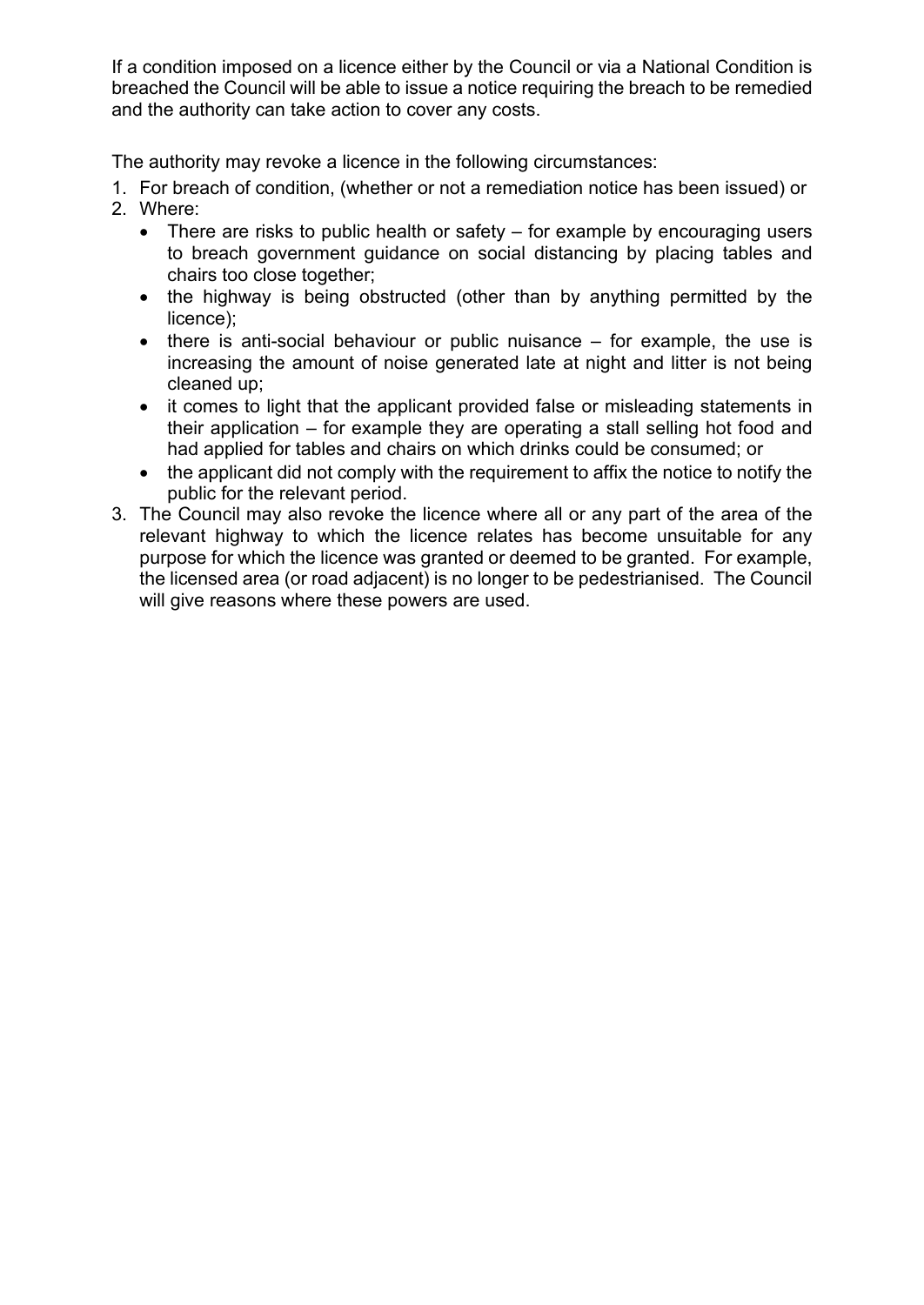**Site Notice Template for display by an applicant for a Pavement Licence.**

**Business and Planning Act 2020.**

I/We *(name of applicant),*

do hereby give notice that on *(date of application)* [I/we] have applied to Rother District Council for a 'Pavement Licence' at:

*(postal address of premises)*

known as

*(name premises known by)*

The application is for:

*(brief description of application (e.g outdoor seating to the front of the premises for serving of food and drink)*

Any person wishing to make representations to this application may do so by email, to:

licensing@rother.gov.uk

by: (*last date for representations being the date 5 working days after the date the application is submitted to the local authority (excluding public holidays))*

The application and information submitted with it can be viewed on the Council's website.

Signed ......................................................................

Dated (*date the notice was placed which must be the same date as the date of application)*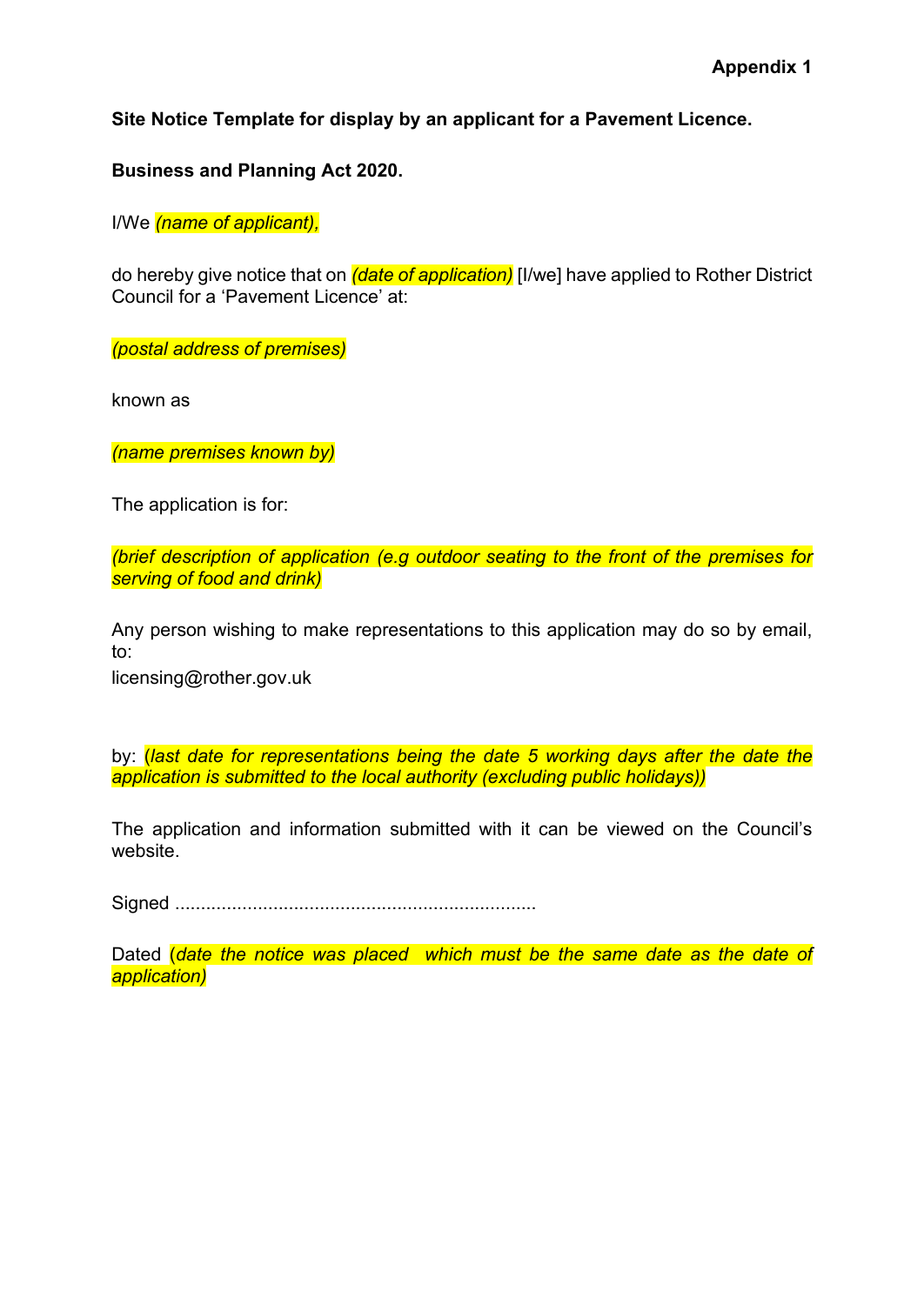## **Mandatory Conditions**

## **1. No Obstruction Condition**

The Secretary of State publishes this condition in exercise of his powers under [ section 5(6)] of the Business and Planning Act 2020.

The licence is granted subject to the condition that the licence holder or other persons enabled by the licence do not

(a) preventing traffic, other than vehicular traffic, from— (i) entering the relevant highway at a place where such traffic could otherwise enter it (ignoring any pedestrian planning order or traffic order made in relation to the highway), (ii) passing along the relevant highway, or (iii) having normal access to premises adjoining the relevant highway,

- (b) preventing any use of vehicles which is permitted by a pedestrian planning order or which is not prohibited by a traffic order,
- ( c) preventing statutory undertakers having access to any apparatus of theirs under, in, on or over the highway, or
- (d) preventing the operator of an electronic communications code network having access to any electronic communications apparatus kept installed for the purposes of that network under, in, on or over the highway.
- (e) At least 1500mm clear between any obstacle and the edge of the footway.
- (f) any barrier used to separate furniture from the rest of the footway must have colour contrast and a tap rail for long cane users.
- (g) There must be no conflict of street furniture with the principal lines of pedestrian movement particularly for disabled people, older people and those with mobility needs. The positioning of furniture must not discourage pedestrians from using the footway. The available route must be entirely clear and not pass through an area with tables and chairs;
- (h) Furniture must be non-reflective and of reasonable substance such that it cannot easily be pushed or blown over by the wind, unless measures have been taken to ensure it is kept in place.

## **2. Smoke-free area condition**

The licence-holder must make reasonable provision for seating where smoking is not permitted.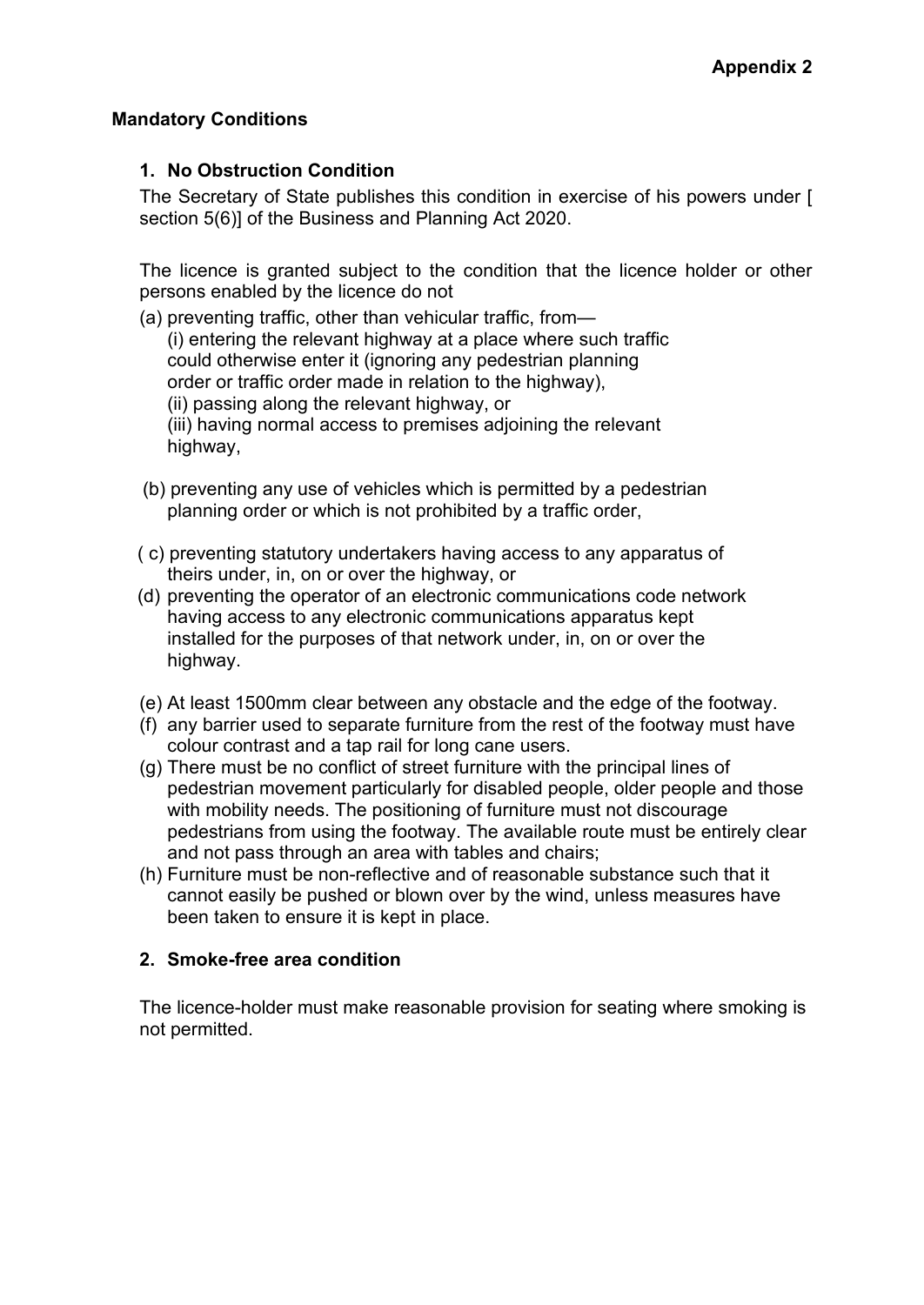## **Standard Pavement Licence Conditions**

- 1. Tables and chairs must not be placed in position outside of permitted times. When the licence is not in use, all tables and chairs and other furniture etc must stored securely away from the highway, so as not to obstruct highway or footpaths etc.
- 2. All detritus (food and drink remnants, spillages, bottles, cans, wrappers etc) be regularly removed from the footway surface to reduce hazards to pedestrians. The licence holder must make arrangements to regularly check for and to remove litter and rubbish on pedestrian walkways, caused by persons using the facility, for a distance of up to 10 metres from the boundary of the Facility. If necessary, the licence holder must ensure the licensed area and surrounding highway is to be washed down at the completion of each day's usage using a method sufficient to remove food debris, grease and other spillages that may occur.
- 3. The licence must be available for inspection on the premises by a Police Officer or authorised Officer of Rother District Council or East Sussex County Council.